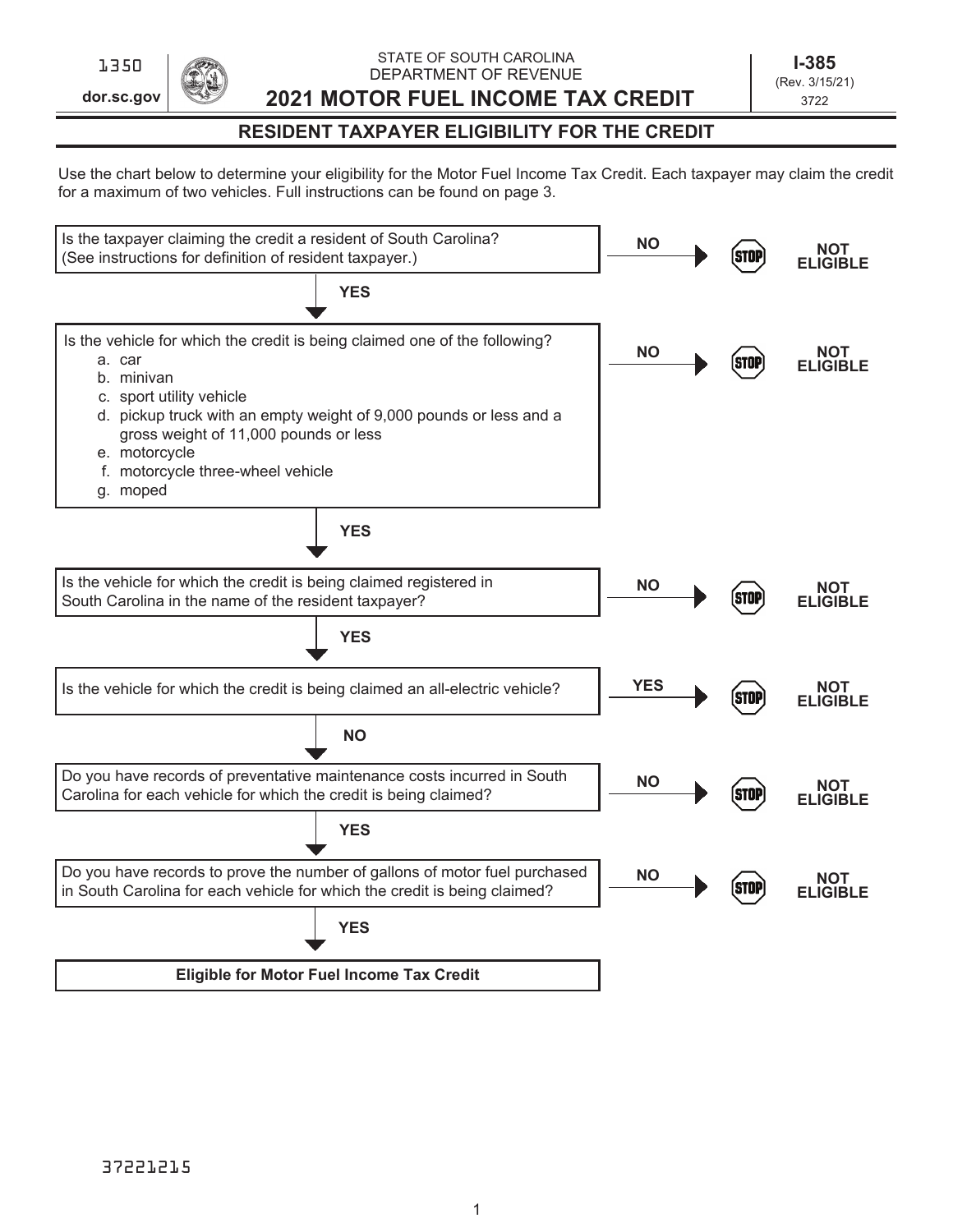

# **2021 MOTOR FUEL INCOME TAX CREDIT** DEPARTMENT OF REVENUE

**STATE OF SOUTH CAROLINA**

**I-385** (Rev. 3/15/21) 3722

**dor.sc.gov**

Name States in the state of the state of the state of the state of the SSN/FEIN

#### **PART I - VEHICLE INFORMATION**

| <b>Vehicle 1</b>                                                                                                                                                          |  | <b>Vehicle 2</b>                                                                                                                                                                 |  |  |
|---------------------------------------------------------------------------------------------------------------------------------------------------------------------------|--|----------------------------------------------------------------------------------------------------------------------------------------------------------------------------------|--|--|
| Registered owner's name                                                                                                                                                   |  | Registered owner's name                                                                                                                                                          |  |  |
| Make                                                                                                                                                                      |  | Make                                                                                                                                                                             |  |  |
| Model                                                                                                                                                                     |  | Model                                                                                                                                                                            |  |  |
| Year                                                                                                                                                                      |  | Year                                                                                                                                                                             |  |  |
| SC license plate #                                                                                                                                                        |  | SC license plate #                                                                                                                                                               |  |  |
| For a truck, is the empty weight 9,000 pounds or less and<br>the gross weight 11,000 pounds or less?<br>$\Box$ Yes $\Box$ No If no, truck does not qualify for the credit |  | For a truck, is the empty weight 9,000 pounds or less and<br>the gross weight 11,000 pounds or less?<br>No If no, truck does not qualify for the credit<br>lYes∣ I               |  |  |
| or disregarded LLC?<br>If yes, check the box.                                                                                                                             |  | Is this vehicle registered in the name of a sole proprietorship Is this vehicle registered in the name of a sole proprietorship<br>or disregarded LLC?<br>If yes, check the box. |  |  |
| Did this vehicle replace a trade-in or totaled vehicle?<br>If yes, check the box.                                                                                         |  | Did this vehicle replace a trade-in or totaled vehicle?<br>If yes, check the box.                                                                                                |  |  |

## **PART II - PREVENTATIVE MAINTENANCE COSTS INCURRED IN SOUTH CAROLINA**

(round to the nearest whole dollar)

|                                      | Vehicle 1 - Maintenance costs |     | Vehicle 2 - Maintenance costs |     |  |
|--------------------------------------|-------------------------------|-----|-------------------------------|-----|--|
| l1. New tires                        |                               | 00  |                               | .00 |  |
| 2. Oil changes                       |                               | 00  |                               | .00 |  |
| 3. Regular maintenance               |                               | .00 |                               | .00 |  |
| 4. Other                             |                               | 00  |                               | .00 |  |
| 5. Total (add line 1 through line 4) |                               | 00  |                               | .00 |  |

## **PART III - INCREASE IN SOUTH CAROLINA MOTOR FUEL USER FEE**

|                                                     | Vehicle 1 - User fee increase | Vehicle 2 - User fee increase |
|-----------------------------------------------------|-------------------------------|-------------------------------|
| 6. Number of gallons of fuel purchased in SC        |                               |                               |
| 7. Average motor fuel user fee<br>increase for 2021 | \$0.09                        | \$0.09                        |
| 8. Total (multiply line 6 by line 7)                | .00                           | .00                           |

## **PART IV - MOTOR FUEL INCOME TAX CREDIT COMPUTATION**

| <b>Vehicle 1</b>                                                                  |    | <b>Vehicle 2</b> |                                                         |    |       |
|-----------------------------------------------------------------------------------|----|------------------|---------------------------------------------------------|----|-------|
| 9. Lesser of line 5 or line 8                                                     | ง  | .00              | Lesser of line 5 or line 8                              |    | .00   |
| 10. Credit Adjustment Factor<br>for 2021                                          |    | 1.000            | Credit Adjustment Factor<br>for 2021                    |    | 1.000 |
| 11. Total vehicle credit (multiply<br>line 9 by line 10)                          | \$ | .00              | Total vehicle credit (multiply line<br>$ 9$ by line 10) | \$ | .00   |
| 12. Total Motor Fuel Income Tax Credit (add line 11 from Vehicle 1 and Vehicle 2) |    |                  |                                                         |    | .00   |

Do not mail the I-385 separately. Attach to your Income Tax return.

37222216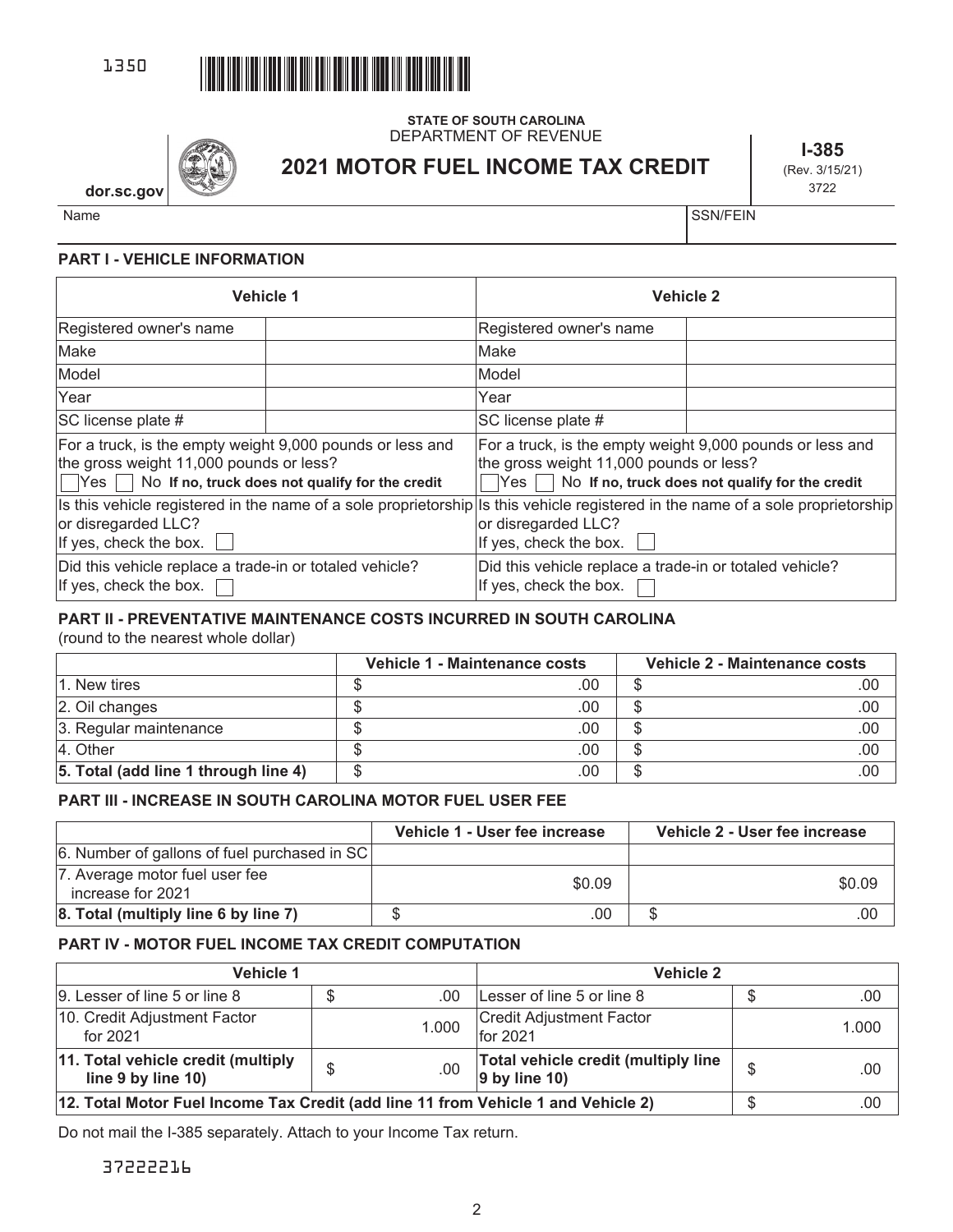#### **INSTRUCTIONS**

Use I-385 to claim a refundable Income Tax credit for the amount you paid during the tax year for:

- the increase in motor fuel user fee, or
- preventative maintenance costs

The credit is only available to South Carolina residents. Taxpayers may claim the credit for up to two vehicles. Expenses must have been incurred in South Carolina to qualify for the credit.

The following vehicles qualify for the credit:

- cars
- minivans
- sport utility vehicles
- pickup trucks with an empty weight of 9,000 pounds or less and a gross weight of 11,000 pounds or less
- motorcycles, including motorcycle three-wheel vehicles
- mopeds

All-electric vehicles are not eligible for the credit.

**You must complete both Part II and Part III to be eligible for the credit. If you do not complete both Part II and Part III, or if you report zero in either Part II or Part III, you will not be eligible for the credit.** 

#### **Recordkeeping**

To claim the credit, keep records that prove:

- the date, amount, and type of preventative maintenance expenses incurred
- the number of gallons of motor fuel purchased

Keep separate records for each vehicle claimed.

Records to keep include gas receipts and paid maintenance invoices. You may use credit card statements if they show the number of gallons purchased during the year.

Do not submit your receipts and records with your return. Keep the documentation used to compute the credit as part of your tax records. You should **only** send your receipts and records to SCDOR if they are requested as part of a review of the tax credit claimed on your return.

#### **Part I**

Enter the make, model, year, and license plate number for each vehicle claimed. Vehicles must be registered in South Carolina in the taxpayer's name.

**Combination of two vehicles:** A taxpayer who owns or leases more than two vehicles during the tax year may choose a combination of any two to use when computing the credit but cannot claim the credit for more than two vehicles. Each year you can choose which qualifying vehicles to use for the credit.

**Trade-in or total-loss vehicle:** A taxpayer who trades in or totals an eligible vehicle (Vehicle A) and replaces it with another eligible vehicle (Vehicle B) can combine Vehicles A and B as one vehicle equivalent when computing the credit. Check the appropriate box to indicate that the vehicle replaced a trade-in or totaled vehicle. Enter the combined preventative maintenance costs and gallons purchased for Vehicles A and B in the Vehicle 1 column. If you have another qualifying vehicle, report it in the Vehicle 2 column.

**Married filing jointly:** Taxpayers who are married filing jointly should each complete a separate I-385. Each taxpayer can only claim the credit for vehicles registered in their name. One spouse cannot claim a vehicle registered in the name of the other spouse but can claim a vehicle that is registered in both names. Both spouses cannot claim the credit for the same vehicle. A married couple filing a joint return can claim the credit for up to four vehicles.

**Sole proprietorship or disregarded limited liability company (LLC):** If a vehicle is registered in the name of a sole proprietorship, the individual owner can claim the vehicle as one of their qualifying vehicles for the credit. If a vehicle is registered in the name of a disregarded single-member LLC, the individual, partnership, or corporate owner can claim the vehicle as one of their qualifying vehicles for the credit.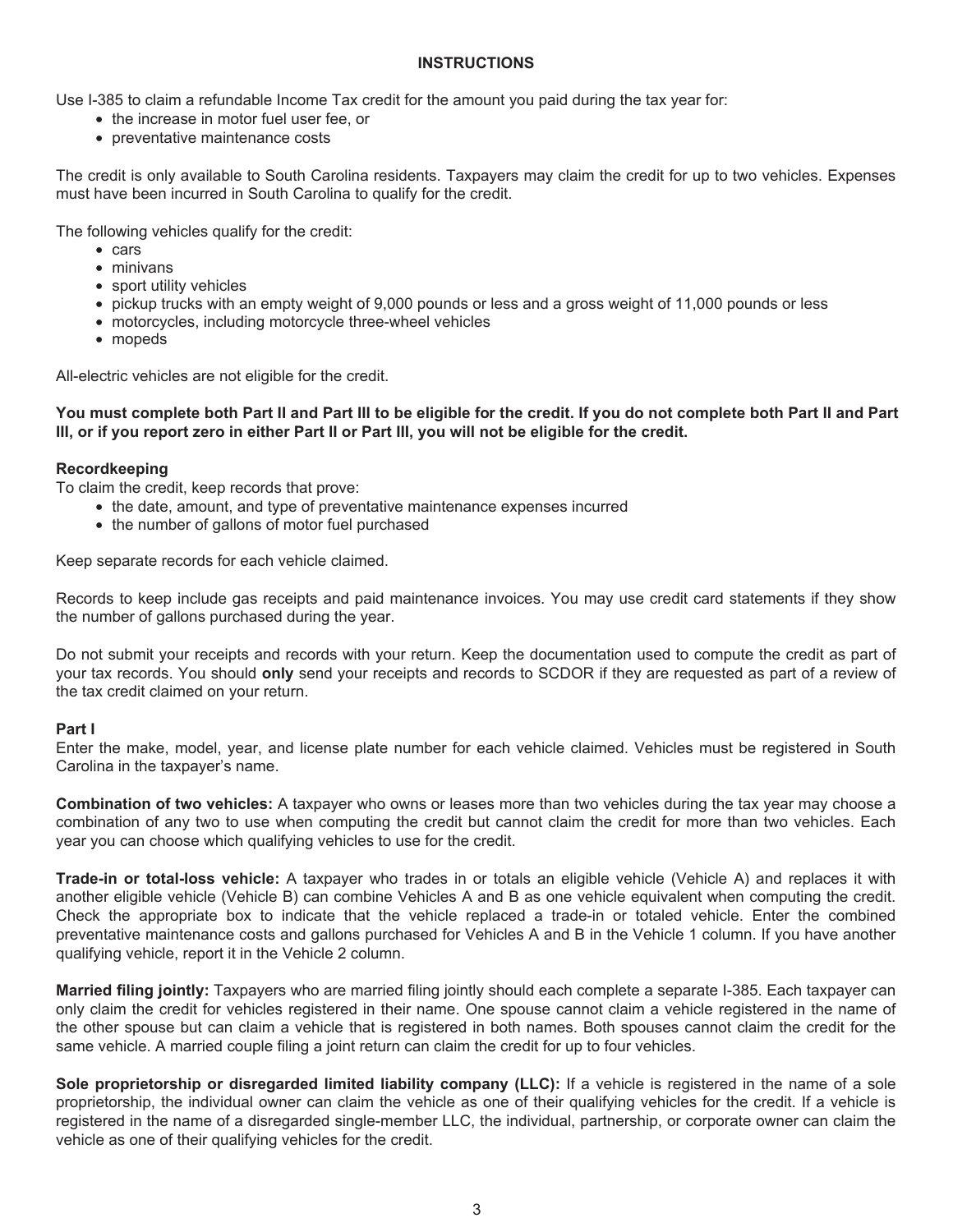The owner may still only claim two total vehicles for the credit. The sole proprietorship or single-member LLC should not file an I-385 claiming the credit.

## **Part II**

Enter actual preventative maintenance expenses for new tires, oil changes, regular maintenance, and other preventative maintenance in South Carolina during the tax year. If you are claiming the credit for two vehicles, complete both columns.

The following costs are **not** eligible for the credit:

- infrastructure maintenance fees paid when registering a vehicle
- license plate fees
- insurance
- property tax
- interest on vehicle loans
- costs reimbursed by insurance
- body and paint work

### **Part III**

Enter the total number of gallons of gasoline, gasohol, diesel, or alternative fuel purchased in South Carolina during the tax year for the vehicles you are claiming the credit for. If you are claiming the credit for two vehicles registered in your name, complete both columns. Use the actual number of gallons purchased. Report all amounts to the nearest whole number.

Do not make any adjustments for:

- amounts deducted as an ordinary and necessary business expense
- amounts deducted as a miscellaneous itemized deduction
- mileage reimbursements provided by an employer

Alternative fuel includes compressed natural gas, liquefied petroleum gas, or liquefied natural gas. You must convert the product to gallon equivalents to determine the motor fuel user fee increase per gallon.

One gallon of motor fuel equals:

- 126.67 cubic feet of compressed natural gas
- 5.66 pounds of compressed natural gas if dispensed via a mass flow meter
- 1.3699 gallons of liquefied petroleum gas
- 6.06 pounds of liquefied natural gas

For more information, see SC Code Sections 12-28-120, 12-28-110(73), and 12-28-110(74), available at **dor.sc.gov/policy.** 

## **Part IV**

For each vehicle (Vehicle 1 and Vehicle 2), enter the lesser of the preventative maintenance costs or the increase in the motor fuel user fee paid in South Carolina during the year. Multiply the result by the Credit Adjustment Factor to determine the amount of credit for each vehicle. Add the total credit for Vehicle 1 and Vehicle 2 to get your total Motor Fuel Income Tax Credit. Enter the total here and on your Income Tax return.

See your Income Tax return for instructions on where to enter the Motor Fuel Income Tax Credit amount. You must include the completed I-385 with your Income Tax return.

**Credit Adjustment Factor:** This amount is provided by the Revenue and Fiscal Affairs Office to the SCDOR each year. The Factor is used to account for the maximum credit amount available to all taxpayers and allows all qualifying taxpayers an opportunity to receive a Motor Fuel Income Tax Credit. The Factor will be updated each year on the I-385.

## **Definitions**

- **Resident taxpayer** is a resident individual, partnership, corporation, or other entity subject to South Carolina Income Tax or required to file an Income Tax return.
- **Resident individual** is an individual domiciled in South Carolina. A resident individual includes an individual who is a resident individual for a portion of the tax year (part-year resident).
- **Resident corporation** is a corporation whose principal place of business is located in South Carolina.
- **Resident** partnership is a partnership whose principal place of business is located in South Carolina